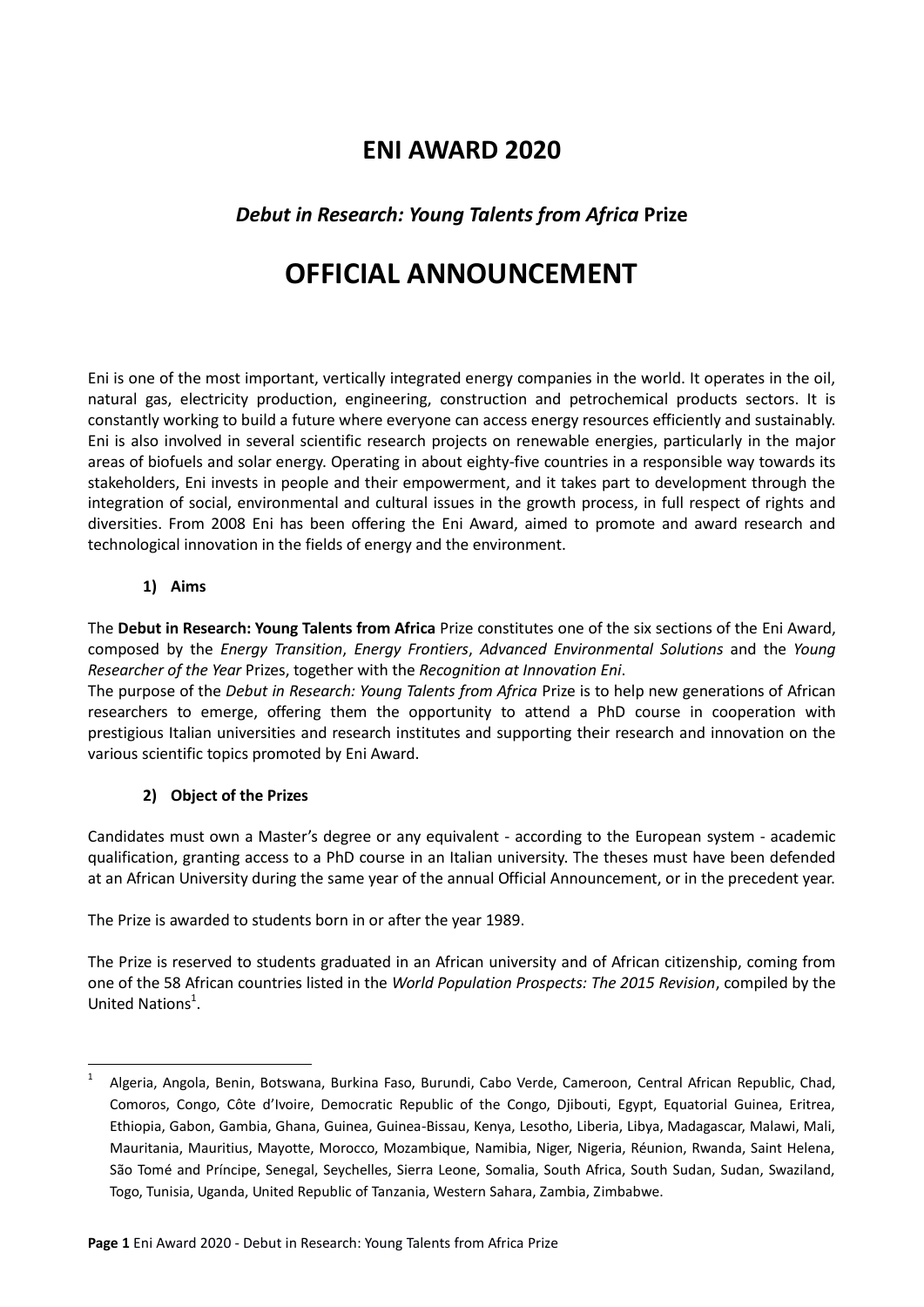The thesis and the *curriculum vitae* - which will prevail in the evaluation of the candidate - must be submitted together with a research proposal in connection with the Eni Award main topics and highlighting the potential benefits of the proposal in a country, in an African region or in the whole African continent. The main topics covered by the Eni Award are: action against water, air and land pollution, prevention of climate warming and pollution, rehabilitation and reuse of industrial sites; renewable energy and energy storage; innovative use of hydrocarbons and of the energy efficiency as a bridge to the decarbonisation of the energy system.

The research proposal must explicit topics, methodologies and disciplinary areas suitable for the realization of the submitted project. The information provided by the candidate in the research proposal will be used in order to identify PhD courses as coherent as possible with it.

#### **3) The Prizes**

Each of the four winners will be awarded with a customized plaque and a scholarship for the attendance of a 3 years PhD course to be conducted in Italy, in an Italian university or research institute with a solid reputation on the above-mentioned topics. Where authorized within the PhD course framework, it will be possible to carry out a research period outside Italy. It will be also allowed to propose a non-Italian thesis advisor, collaborating with the Italian university or research institute hosting the student.

The Prizes will be assigned to the winning candidates, proclaimed by the Organizing Committee within June 2020.

#### **4) Application procedures and deadlines**

Applications for the *Debut in Research: Young Talents from Africa* must be presented and guaranteed by Professors, Directors of Department, Faculty Deans and Chancellors of universities and polytechnic universities, or by researchers of research institutes operating in the specific - or similar - fields for which the Prize is awarded.

Self-candidatures will not be considered.

The deadline for the presentation of the candidatures to the *Debut in Research: Young Talents from Africa* falls on November 22, 2019 before and no later than 5 p.m. CET - Central European Time. Please note that, after 5 p.m. CET of November 8, 2019, the Scientific Secretariat won't create new accounts, in order to provide the most suitable assistance to the already registered Candidatures, within the deadline. Two weeks after the November 22 deadline, the Scientific Secretariat will provide the Candidates with formal confirmation, by email, for the acceptance of their Candidature.

The Candidature application forms are available on the website: [https://www.eni.com/enipedia/en\\_IT/business-model/awards-recognition/eni-award-announcement-](https://www.eni.com/enipedia/en_IT/business-model/awards-recognition/eni-award-announcement-2020.page)[2020.page,](https://www.eni.com/enipedia/en_IT/business-model/awards-recognition/eni-award-announcement-2020.page) and must be sent as follows:

- 1. The **Candidature Proposal-Thesis**, the **Candidature Proposal-Research** and the **CV** will have to be uploaded on the Eni Award Candidates private area. The access to the private area must be requested to the Eni Award Scientific Secretariat (eniaward@feem.it) that will provide an account for the procedure.
- 2. A **copy of the Thesis in electronic form** as well as **possible recognitions, certificates, letters of reference, the List of Publications and the related publications** must be sent by e-mail to the following address: repository-eniaward@feem.it.